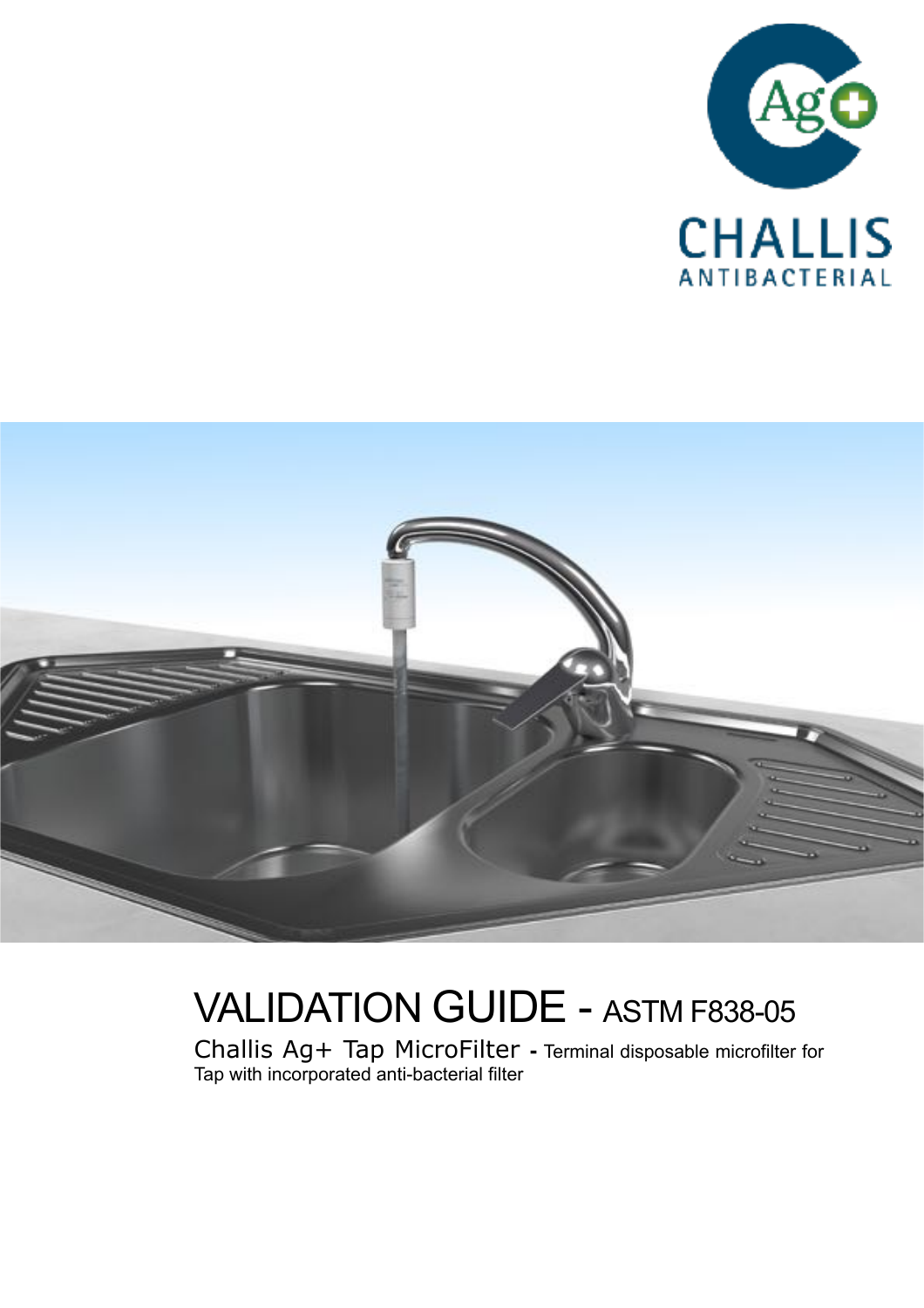

## **Part I. Overview**

#### 1. Introduction

This report contains the validation data applicable to Challis Ag+ Tap microfilter with antibacterial filter. This microfilter works by external/internal filtration mode with an arrangement of hollow fiber in a ''U" shape. This microfilter is ready to provide bacteria-free water on tap usage point. It comes in a non-sterile packaging.

Challis Ag+ Tap MicroFilter was validated as follows:

- Measurement of flow microfilter to various water input pressures.
- Retention efficiency on Brevundimonas diminuta strain and on 9 challenges.

#### 2. Presentation of the filtration system

The cut off chosen is 0.1  $\mu$  (micron), which is well below the minimum width of the smallest bacteria. This filtration, low cut-off, in no way alters the permeability of the microfilter as it is offset by a significant filter area installed therein.

This technologic choice is new on a market where one encounters rather flat membranes folded, lower filter areas, less compact, with good permeability but at the expense of a cutoff largest and often exceeds the limit of 0,22µm. This is only possible thanks to the particular geometry of the hollow fiber membranes.

The Challis Ag+ hollow fibers are made of polysulfone, which gives them very high properties in terms of mechanical resistance and thermal resistance. These fibers may be used on the hot water network, and can withstand tough use without impairing their performance.



*Challis Ag+ Tap Microfilter*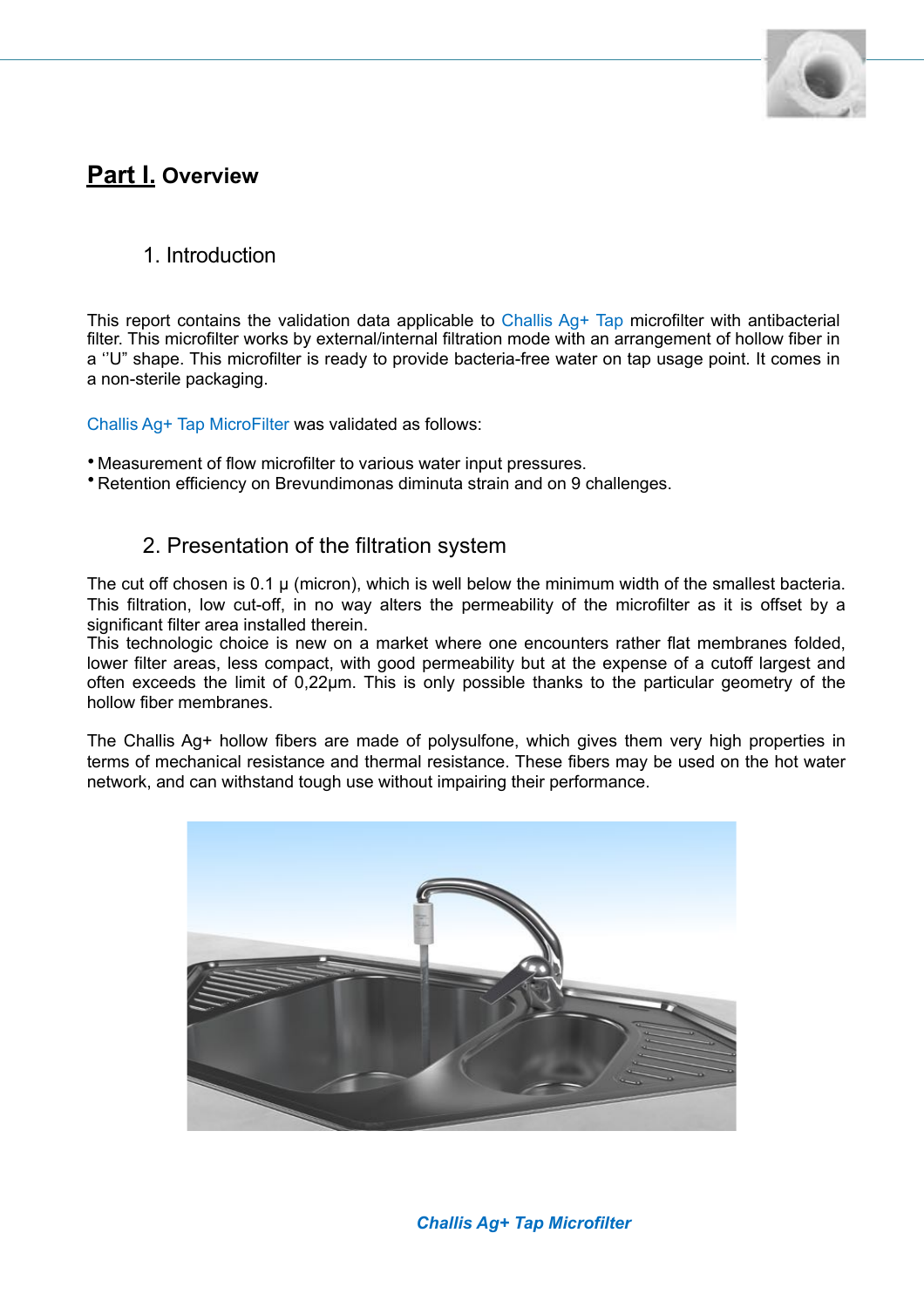

#### **Technical data**

| Maximum use pressure     | 5 bar                           |  |  |  |  |
|--------------------------|---------------------------------|--|--|--|--|
| Normal use pressure      | $2-4$ bar                       |  |  |  |  |
|                          | 70°C during 30 min maximum      |  |  |  |  |
| Peak Maximum temperature |                                 |  |  |  |  |
|                          | over the lifespan of the filter |  |  |  |  |
| Maximum use temperature  | $60^{\circ}$ C                  |  |  |  |  |
| Overall length           | $103 \text{ mm}$                |  |  |  |  |

#### **Properties**

| Filter medium             |                  | Hollow fibers |
|---------------------------|------------------|---------------|
| Type of Polymer           |                  | Polysulfone   |
| <b>Filtration Surface</b> | r.m <sup>2</sup> | 3600          |

## **Part II.** Validation of the hydraulic performances

The objective of this test was to establish typical water flow rates at various inlet water pressures. The Challis Ag+ Tap MicroFilter was subjected to different pressures and the filtration flow rates were measured. This test sample is installed on a water supply network fitted with a pre-filter cartridge UF. The purpose of this test is to demonstrate the Challis Ag+ Tap MicroFilter flow capacity used on a water exempted of turbidity (NTU).

Below, the water flow in L/min and curve L/h depending on the different pressures (bar)

| Pressures/bar | ◡.◡ | .        | v.v      |     | $\sim$   | $\cdot$ $\cdot$ |
|---------------|-----|----------|----------|-----|----------|-----------------|
| Flow<br>L/mn  | .   | ົ<br>U.U | -<br>v.v | v.v | ົ<br>∪.∪ | .               |

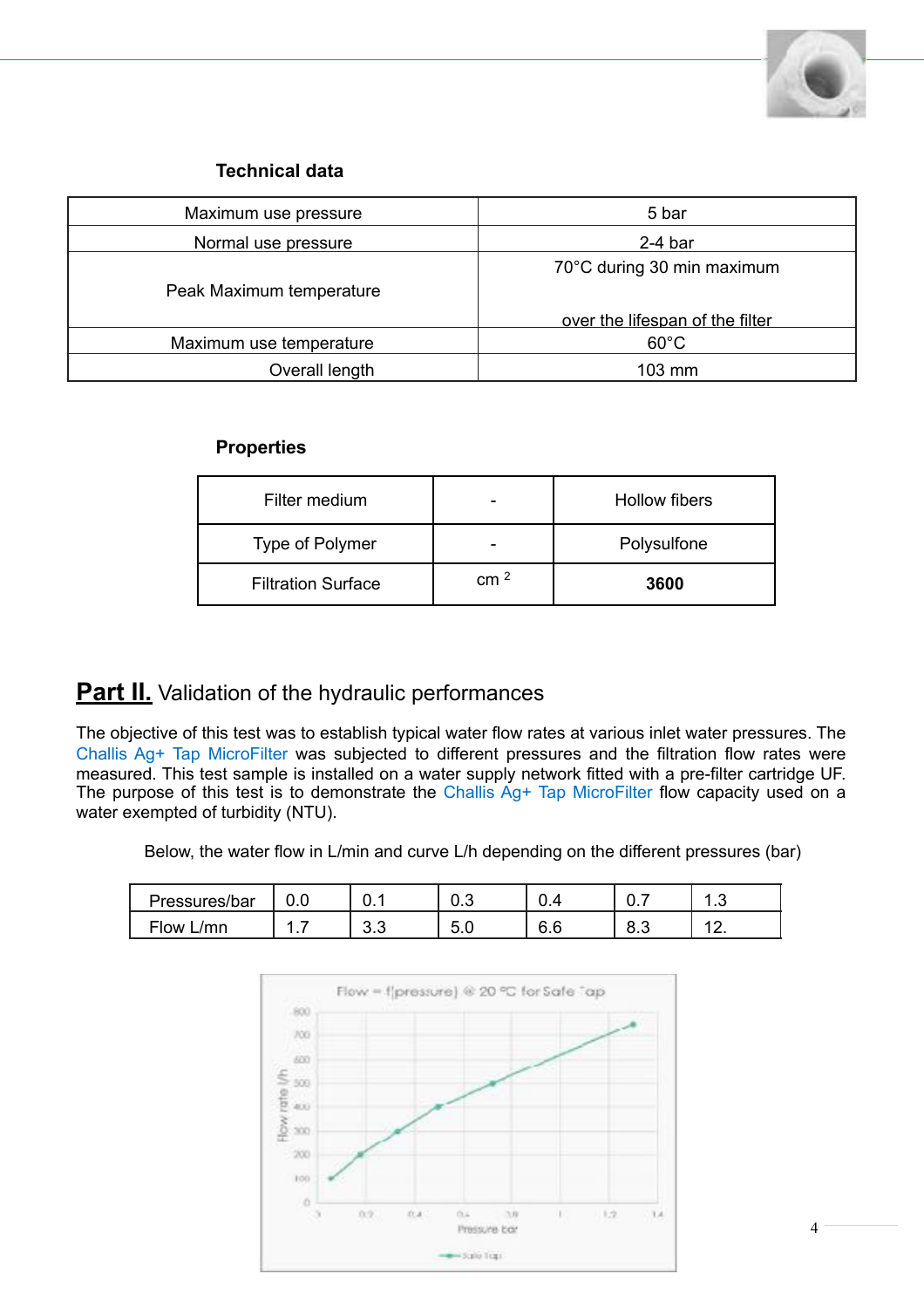

## **Part III. Retention test on strain** *Brevundimonas-diminuta*

## **1. Objective**

The test is performed by the laboratory FONDEREPHAR in Toulouse - FR. This testing laboratory is competent in the field of microbial engineering for the evaluation and enhancement of a product or industrial process.

The test performed made it possible to evaluate, under standard usage conditions, the bacterial retention capacity of the Challis Ag+ Tap MicroFilter, which is recommended for the tap point of use. The test strain used is Brevundimonas diminuta CIP 103020 formerly known as Pseudomonas diminuta.

### **2.Test Conditions**

Growth and Maintenance Medium Gélose TS (Biomérieux) Incubation conditions: 37°C, under aerobiosis

Test Strain *Brevundimonas diminuta* CIP 103020



Analysis period: 01/08/15 – 02/11/15

### **3.Methods**

Throughout bacterial challenges, the tested filter is connected to the bench and performs two daily filtrations of 10 minutes each at a rate of 240 l / h. After the challenge J93, the microfilter will therefore filtered nearly 7,500 liters, in addition to the challenges, constituting in itself a dynamic aging of the cartridge.

The bacteria solution is prepared on-line by mixing tap water ultrafiltered with an UF100 cartridge, with a concentrated solution of the bacterial strain. This bacteria solution enters the Safetap microfilter whose the filtering surface is 3600 cm2. The exterior from microfilter is disinfected.